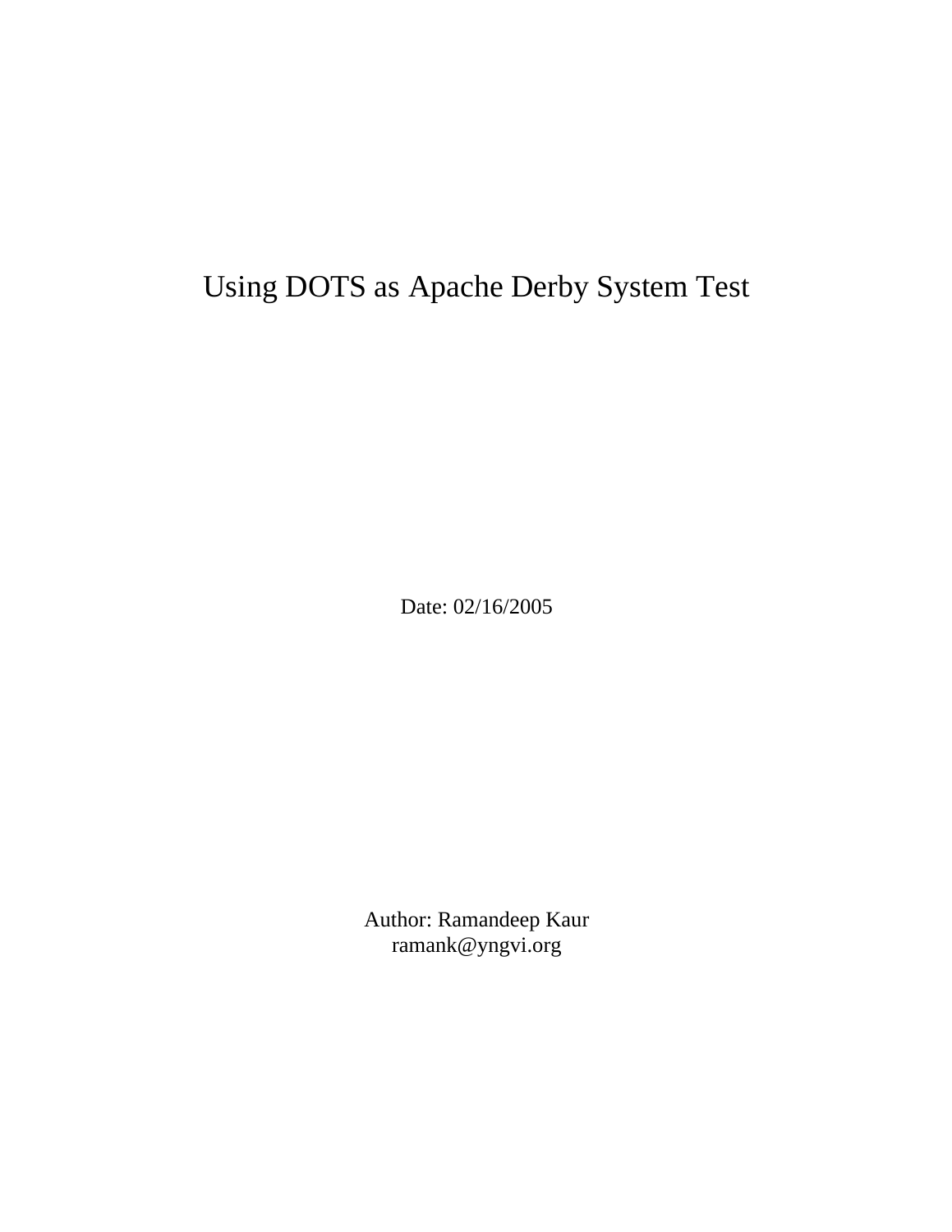# **Table of Contents**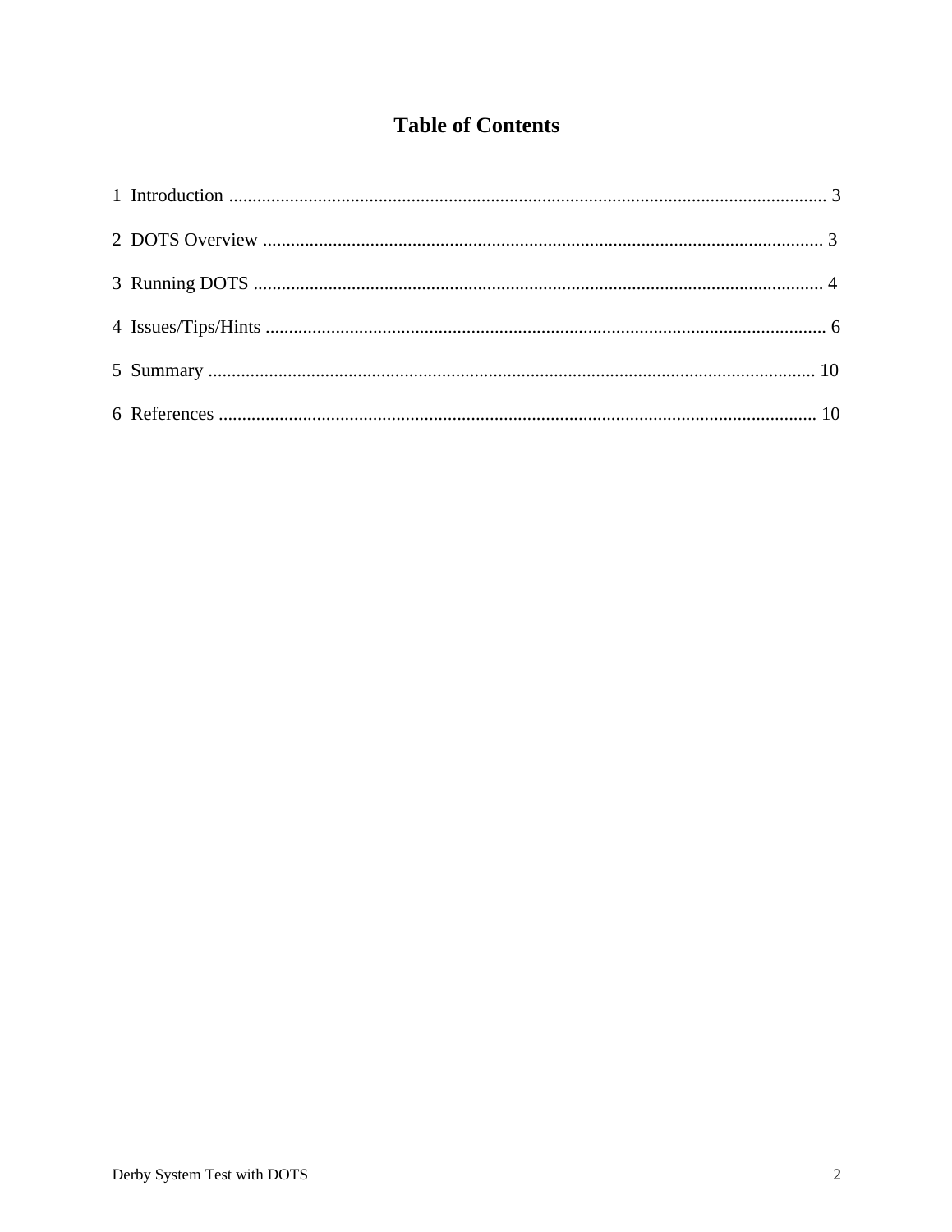# **1 Introduction**

Database Open Source Test Suite (DOTS) is a test suite designed for stress testing on database systems. Apache Derby was tested with DOTS to investigate its usefulness as a system test. After several iterations of the test, it was found that DOTS may provide some value to Derby as a system test. This document is intended to provide information to the Derby community regarding the use of DOTS as a system test suite.

The document initially provides a brief introduction to DOTS and then provides the information on setting up DOTS to run with Derby, and details of the issues/problems that were found during Derby system testing with DOTS.

# **1.1 Notes**

This document contains references to urls. The urls may change anytime. If there is any problem with any url, post it to the Derby mailing list (derby-dev@db.apache.org).

# **2 DOTS Overview**

Database Opensource Test Suite (DOTS) is a set of test cases designed for the purpose of stress testing and long run testing on database systems to measure database performance and reliability. It has two kinds of test cases - Basic Cases and Advanced Cases. The primary goal of Basic Cases is stress and long run database testing; the secondary goal is 100% JDBC API coverage. There are 8 test cases written in Java to cover JDBC API under the Basic Cases category. The goal of the Advanced Cases is modeling real-world business logic, stress and long run testing on database systems. There are 2 test cases written in Java under the Advanced Cases category. [2]

### **2.1 DOTS Test Cases**

DOTS suite has 10 test cases that provide robust and complex version of testing by doing the database testing close to the production use of the system.

DOTS basic cases mainly gets database meta data, uses single and multiple SQL commands to execute database operations (insert, update, select and delete), uses PreparedStatement and CallableStatement to execute database operations, manipulates SQL3 data types CLOB (Character Large Object) and BLOB (Binary Large Object), sends CLOBs and BLOBs to the database, and accesses SQL CLOB and BLOB values. [2]

DOTS advanced cases tests real-world business scenario.

DOTS advanced test case 1 simulates the database actions of new user registration, updating existing user information and user authentication. This test case does the following actions:

- Continuously insert new user registration information into the user information table
- Continuously check userid/password to validate user login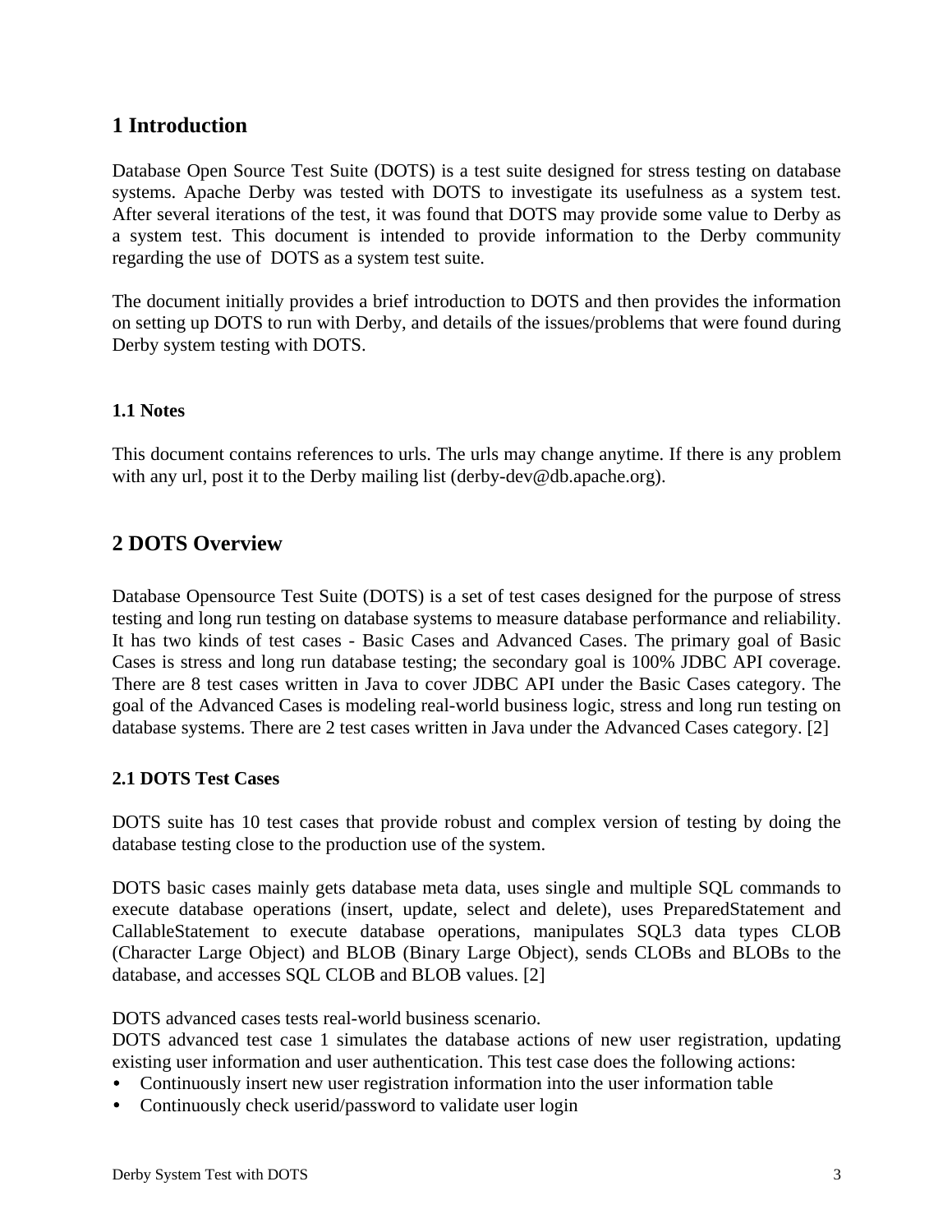• Continuously update user information table for record update [2]

DOTS advanced test case 2 simulates the database actions of an online auction scenario. This test case does the following actions:

- Continuously search auction items for detail information (Buyer)
- Continuously update auction prices for the items to bid (Buyer)
- Continuously insert new auction items for sale (Seller) Continuously search all the auction items on which one particular user has transaction with. (Buyer and Seller) [2]

For DOTS test cases, initially a database is created with multiple tables. DOTS test cases continuously inserts and updates the data into the database for duration of time specified in DOTS configuration file making the database to grow in size. In case of Network Server, the test cases continuously creates concurrent database connections as per specifications in DOTS configuration file. The duration of test cases, number of concurrent connections, and other parameters can be specified by user in the DOTS configuration files.

# **2.2 DOTS Database Schema**

DOTS test cases uses 9 tables with the following data types:

- CHAR
- VARCHAR
- FLOAT
- INTEGER
- TIME
- TIMESTAMP
- DATE
- CLOB
- BLOB

More information about DOTS, DOTS test cases, Database schema, DOTS configuration file etc. can be found at:

### **<http://ltp.sourceforge.net/dotshowto.php>**

# **3 Running Dots**

To run Dots with Derby, main steps are as follows:

- 1. Install Dots, Derby and required softwares.
- 2. Create a Derby database to be used for test cases.
- 3. Set up configuration file needed during test run with various parameters. The brief description of each parameter is as follows: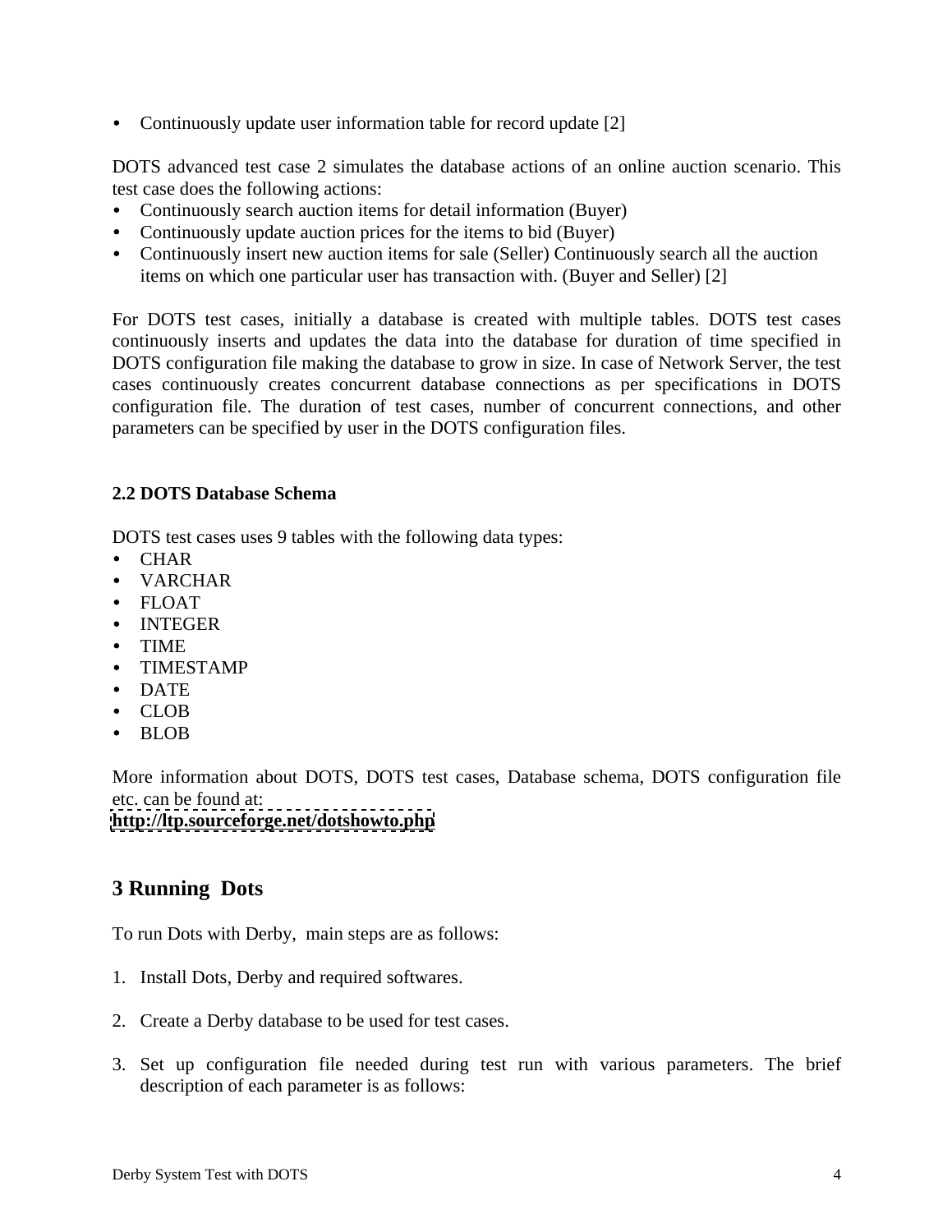| <b>Parameter</b>                           | <b>Description</b>                                                                                                                                                                                                                                                                                           | <b>Default</b><br>value                                 |
|--------------------------------------------|--------------------------------------------------------------------------------------------------------------------------------------------------------------------------------------------------------------------------------------------------------------------------------------------------------------|---------------------------------------------------------|
| <b>DURATION</b>                            | Duration a Dots test case will run in hours. The<br>format is hh:mm                                                                                                                                                                                                                                          | 24:00                                                   |
| LOG_DIR                                    | Directory where a DOTS test case stores its<br>output, such as log files, error files, and summary                                                                                                                                                                                                           | $\frac{1}{10}$ /usr/local/D<br>$\frac{1}{2}$ OTS/Output |
|                                            | CONCURRENT_CONNE   Number of concurrent database access                                                                                                                                                                                                                                                      | 20                                                      |
| <b>CTIONS</b>                              | connections that will be created by DOTS test<br>case. This parameter is applicable only if<br>paramater AUTO_MODE is set to "no".                                                                                                                                                                           |                                                         |
| CPU_TARGET                                 | Target level of CPU Utilization of Database<br>Server while DOTS is running                                                                                                                                                                                                                                  | 90 <sup>°</sup>                                         |
| AUTO_MODE                                  | Parameter to run the test automatically to have<br>enough work load to meet the CPU utilization<br>target. If set to " yes", DOTS will automatically<br>add database access workload trying to meet the<br>CPU utilization target. If set to " no", then DOTS<br>starts the specified number of Connections. |                                                         |
| SUMMARY_INTERVAL                           | Interval time between two writes of summary<br>report to test summary file                                                                                                                                                                                                                                   | 30 <sup>°</sup>                                         |
| <b>UserID</b><br>Password                  | User ID for database connection<br>Password for database connection                                                                                                                                                                                                                                          |                                                         |
| DriverClass                                | DriverClass for database connection                                                                                                                                                                                                                                                                          |                                                         |
| <b>URL</b>                                 | URL for database connection                                                                                                                                                                                                                                                                                  |                                                         |
| SERVER_IP                                  | Database server IP address                                                                                                                                                                                                                                                                                   |                                                         |
| SERVER_PORT                                | Port that performance monitor uses                                                                                                                                                                                                                                                                           |                                                         |
| MAX_ROWS                                   | Maximum rows a table can have                                                                                                                                                                                                                                                                                | 10,000                                                  |
| <b>MAX_LOGFILESIZE</b><br>CREATIONINTERVAL | Maximum file size a log file can occupy<br>Thread creation interval                                                                                                                                                                                                                                          | 100M                                                    |

```
During Dots testing, the configuration file was set up with the following parameters:
 DURATION = 120:00
LOG_DIR = /home/derby//Dots/results_120hrs
 CONCURRENT_CONNECTIONS= 30
CPU_TARGET = 95
AUTO_MODE = yes
SUMMARY_INTERVAL = 10
Use rID = uI Password = p1
SERVER_IP = 12.34.225.456
SERVER_PORT = 8001
MAX_ROWS= 500000
MAX_LOGFILESIZE = 10485760
```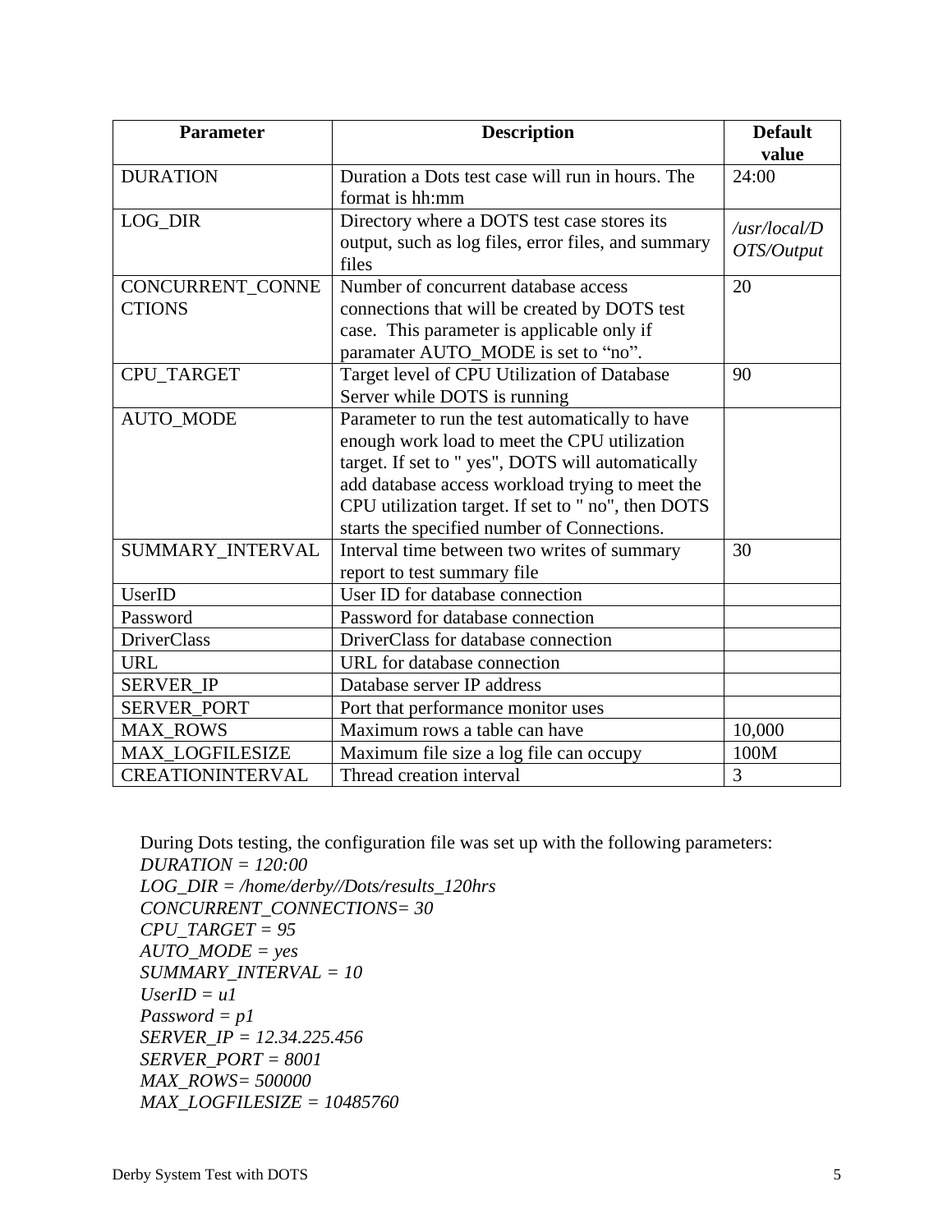*CREATIONINTERVAL = 1*

 For Network server, the parameters DriverClass and URL were set as follows:  *DriverClass = com.ibm.db2.jcc.DB2Driver URL = jdbc:derby:net://12.34.225.456/TESTDB*

For embedded database, the parameters DriverClass and URL were set as follows:  *DriverClass = org.apache.derby.jdbc.EmbeddedDriver URL = jdbc:derby:TESTDB*

# **Note:**

A dummy ip address is been used for parameters SERVER\_IP and URL (Network Server).

- 4. Run Dots performance monitor and Dots test case as following: >java dots.perfmon.PerfMon -port *portnumber* >java dots.framework.Dots -config *config\_filename* -case *testcase\_name*
- 5. Review the results in log directory specified in configuration file.

More detailed information about Dots environment, installing Dots and Derby, creating Derby database, setting up Dots configuration file, and executing DOTS test cases, and reviewing the results can be found at:

## **[http://incubator.apache.org/derby/DOTS\\_Derby.html](http://incubator.apache.org/derby/DOTS_Derby.html)**

# **4 Issues/Tips/Hints**

As part of initial testing, DOTS test cases were executed with Derby. Each test case or combination of test cases were executed for about 5 days. While running DOTS, some issues such as DOTS incompatibility with linux kernel, out of memory errors, and exceptions were found. This sections provides information about and/or solutions to those issues.

# **4.1 DOTS Code**

DOTS is currently supported on Linux platform. As DOTS reports system level information such as CPU usage and memory usage, it accesses the system level files (/proc/meminfo, /proc/stat etc.) and gets CPU and memory usage information by parsing the system level files. As the format of system level files may vary depending on kernel version, the information in system files is not parsed properly by DOTS if linux kernel on your machine does not match with kernel version supported by DOTS code. Therefore the reported information such as CPU usage and memory usage is incorrect or is not reported at all.

I ran DOTS test cases on Linux kernel version 2.6.5-7.111.5-bigsmp. During testing, I found that summary file was printing memory usage as 0. After debugging the problem, I found that the format of file "/proc/meminfo" on my machine was not as expected by DOTS source code. To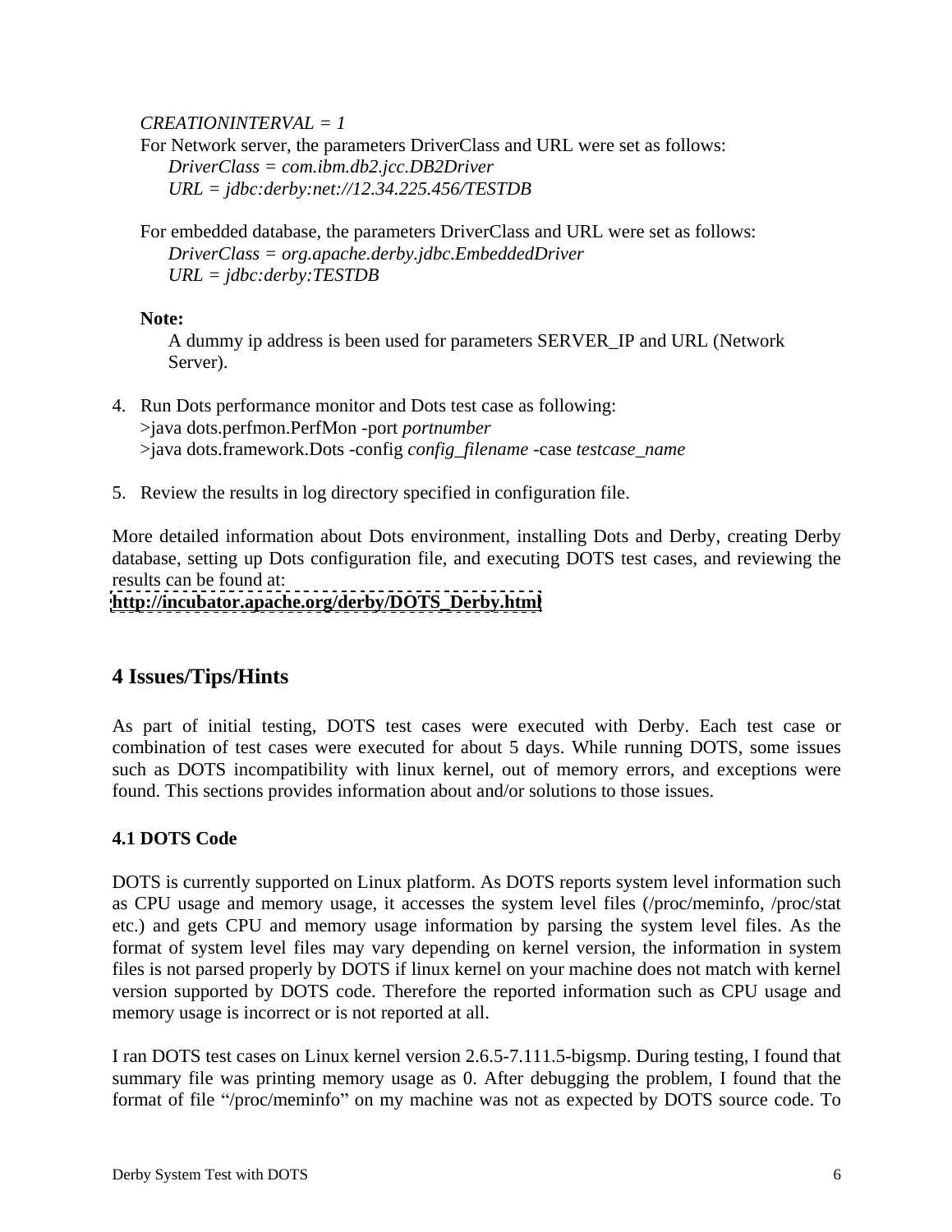support format of file "/proc/meminfo" from my machine, I modified DOTS source code (src/dots/perfmon/PerfReader.java) and re-ran build to create new DOTS jar files with my changes. The original and modified code is as follows:

### **Original code:**

```
public static int getMemory() {
String memString; string; string; string; string; string; string; string; string; string; string; string; string; string; string; string; string; string; string; string; string; string; string; string; string; string; stri
long totalMemory, usedMemory; encoded and the set of the set of the set of the set of the set of the set of the set of the set of the set of the set of the set of the set of the set of the set of the set of the set of the 
 try {
 /* Get memory usage */
 BufferedReader memReader = new BufferedReader(new FileReader(MEMINFO));
 memString = memReader.readLine();
 while (memString != null) \{ if (memString.startsWith("Mem:")) {
    StringTokenizer stk = new StringTokenizer(memString);
 if (stk.hasMoreTokens()) {
     memString = stk.nextToken();
     totalMemory = Long.parseLong(stk.nextToken());
    usedMemory = Long.parseLong(stk.nextToken());
    usedMemory = usedMemory/(1024*1024);
return (int)usedMemory; the contract of the contract of the contract of the contract of the contract of the contract of the contract of the contract of the contract of the contract of the contract of the contract of the co
 }
 }
   memString = memReader.readLine();
 }
 memReader.close();
 } catch (IOException e) {
   System.out.println("PerfMon.PerfReader:" + e);
 }
 return 0;
}
Modified code:
```

```
public static int getMemory() {
String memString; string and the string of the string memorial string in the string memorial string in the string \alpha long totalMemory=0;
long freeMemory=0; the contract of the contract of the contract of the contract of the contract of the contract of the contract of the contract of the contract of the contract of the contract of the contract of the contrac
 long usedMemory=0;
 try {
 /* Get memory usage */
  BufferedReader memReader = new BufferedReader(new FileReader(MEMINFO));
   memString = memReader.readLine();
 while (memString != null) {
   if (memString.startsWith("MemTotal:")) {
     StringTokenizer stk = new StringTokenizer(memString);
     if (stk.hasMoreTokens()) {
     memString = stk.nextToken();
     totalMemory = Long.parseLong(stk.nextToken());
}
en and the second property of the second control of the second control of the second control of the second control of the second control of the second control of the second control of the second control of the second contr
    if (memString.startsWith("MemFree:")) {
     StringTokenizer stk1 = new StringTokenizer(memString);
 if (stk1.hasMoreTokens()) {
```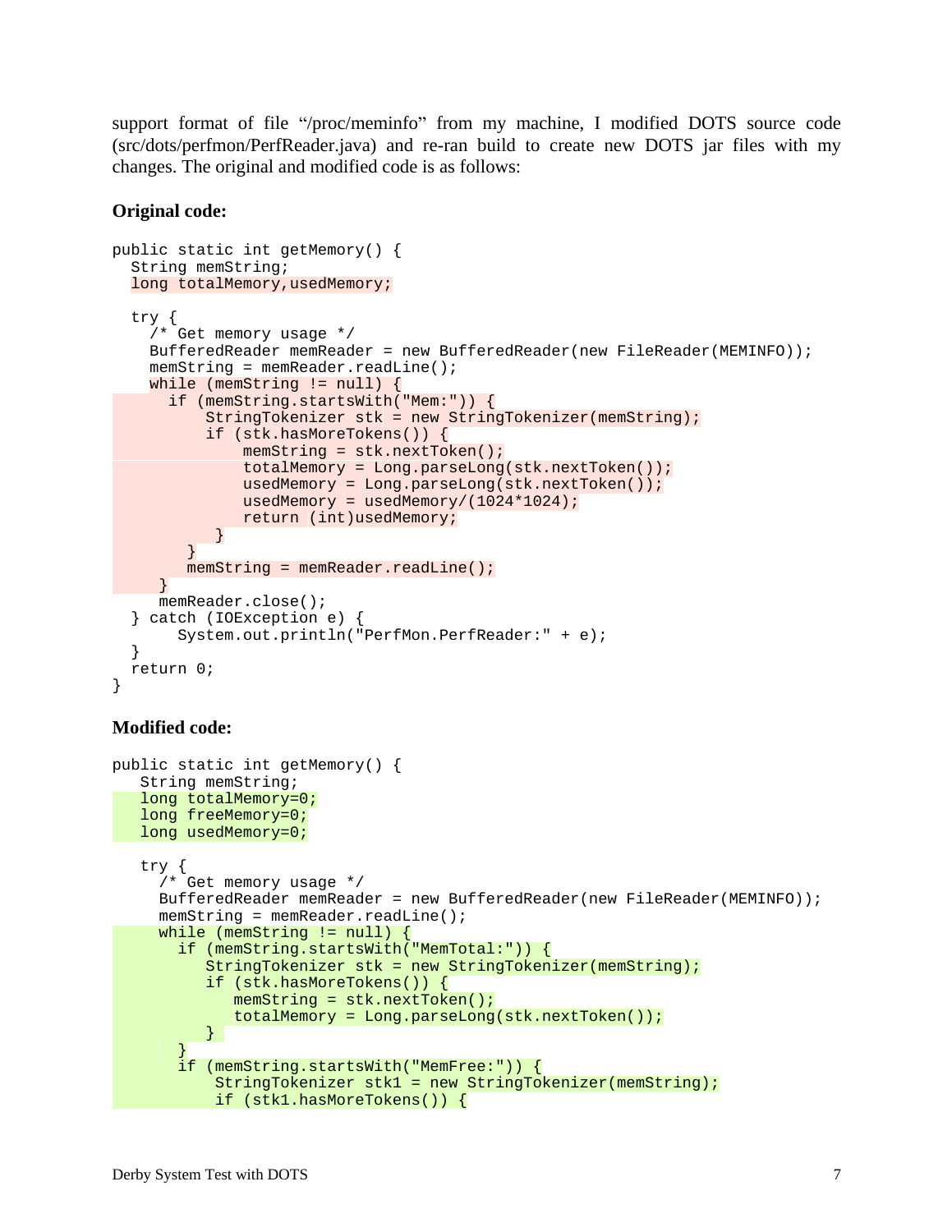```
 memString = stk1.nextToken();
     freeMemory = Long.parseLong(stk1.nextToken());
→ South Control → South Control → South Control → South Control → South Control → South Control → South Control → South Control → South Control → South Control → South Control → South C
en and the second property of the second property of the second property of the second property of the second p
   memString = memReader.readLine();
endo de la construcción de la construcción de la construcción de la construcción de la construcción de la construcción de la construcción de la construcción de la construcción de la construcción de la construcción de la co
   usedMemory = totalMemory-freeMemory;
  usedMemory = usedMemory/1024;
  memReader.close();
 return (int)usedMemory;
 } catch (IOException e) {
   System.out.println("PerfMon.PerfReader:" + e);
 }
 return 0;
}
```
The highlighted lines in original code were modified to highlighted lines in modified code. After deploying modified jar files, I was able to get correct memory informaiton.

# **4.2 Test Cases Duration**

The duration of DOTS test cases can be specified in DOTS configuration file with parameter - DURATION. The limitation on duration of DOTS test cases is mainly machine memory. DOTS test cases keep on inserting data into the database which makes database keep on getting bigger during the test cases execution. If the memory on the machine is not enough to store the size of growing database, the test cases will fail with an out of memory error.

# **4.3 Java OutOfMemory Error**

While running DOTS test cases with Derby, some instances of java.lang.OutOfMemoryError were found in the log file for DOTS Client**.** This is due to the fact that the jvm defaultmemory was not big enough for the given test case. This problem was fixed by increasing the jvm memory by changing jvm configuration.

# Example:

java -Xms400m -Xmx400m dots.framework.Dots -config config.ini -case BTCJ1

The same problems were found on network server side when test cases were executed with Derby network server.

# *Tip:*

The jvm memory size will depend on how long the test cases will be executed for.

For example, to run DOTS basic and advanced test cases with Derby network server for 120 hours, jvm memory for DOTS client was increased to 400M and for Derby network server was increased to 720M. I gave memory of 400M and 720M to ensure that there is no memory problem after running it for few days. It is possible that the problem could be solved by setting jvm memory lower than 400M for client and 720M for Network Server.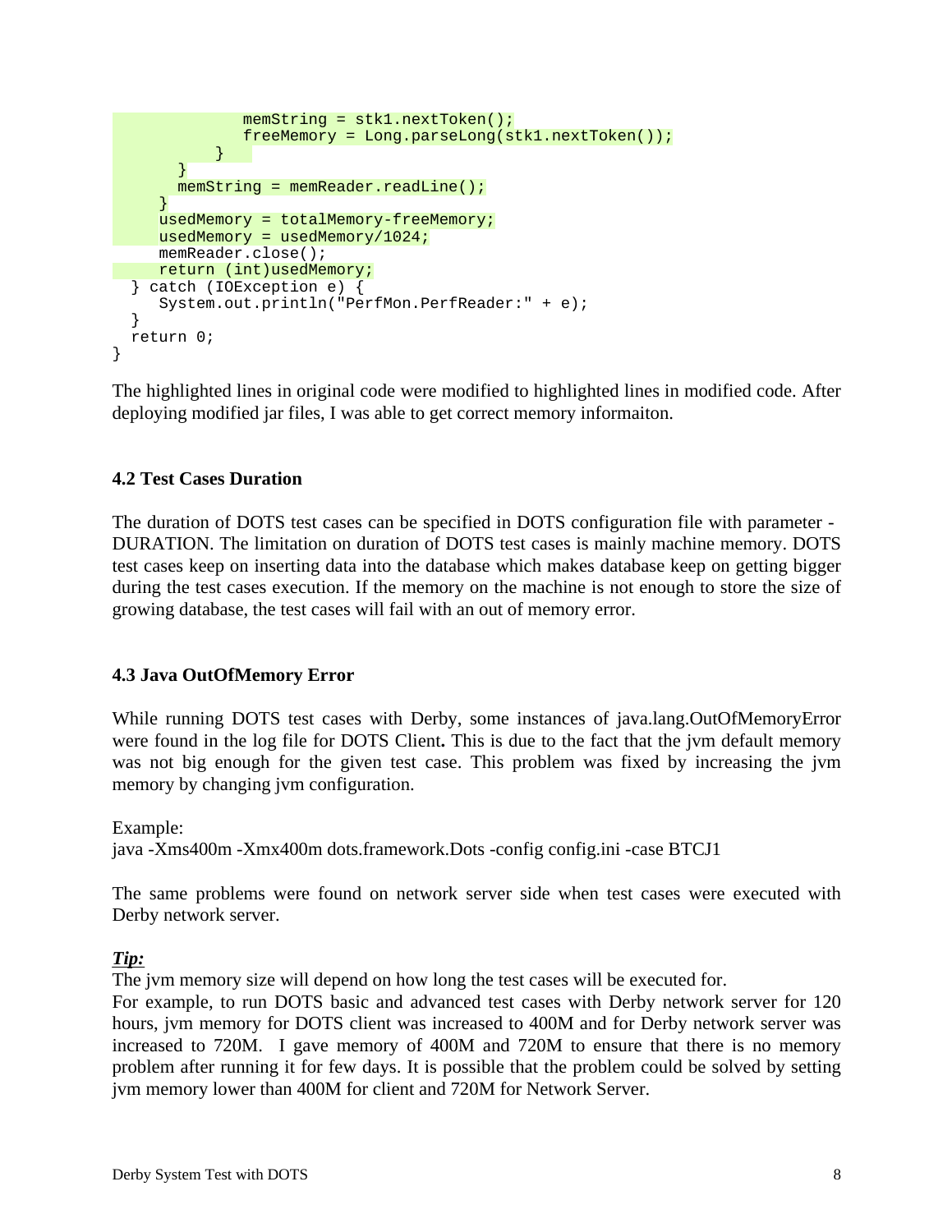# **4.4 Expected Exceptions**

While running DOTS with Derby, the following exceptions were caught which after investigation were found to be expected exceptions. If you find any of the following exceptions while doing DOTS testing, you may ignore them.

The exceptions information is as follows:

# **4.4.1 Duplicate Key Exception with Embeded Database**

Exception Output: *SQL Exception: The statement was aborted because it would have caused a duplicate key value in a unique or primary key constraint or unique index*

This exception was caught while running DOTS with embedded derby database. This exception was found when DOTS test case was trying to write the same entry to the table of database where one of the datatype was declared as primary key.

# **4.4.2 Duplicate Key Exception with Network Server**

Exception Output: *com.ibm.db2.jcc.c.SqlException: DB2 SQL error: SQLCODE: -1, SQLSTATE: 23505*. *The statement was aborted because it would have caused a duplicate key value in a unique or primary key constraint or unique index*".

This exception was caught while running DOTS with derby database Network Server. This exception was found when DOTS test case was trying to write the same entry to the table of database where one of the datatype was declared as primary key.

### **4.4.3 Lock Timeout Exception**

Exception Output: *"com.ibm.db2.jcc.c.SqlException: DB2 SOL error: SOLCODE: -1, SQLSTATE: 40XL1, SQLERRMC: 40XL1*. *A lock could not be obtained within the time requested .*

This exception was caught because Dots test case could not obtain lock within the time requested. This exception was thrown when cases (basic) were running at a time.

### **4.4.4 Deadlock Exception**

Exception Output: "*com.ibm.db2.jcc.c.SqlException: DB2 SQL error: SQLCODE: -1, SQLSTATE: 40001, SQLERRMC: Lock : ROW. A lock could not be obtained due to a deadlock, cycle of locks .*

This exception was caught because DOTS test case could not obtain lock due to a deadlock, cycle of locks & waiters. This exception was thrown when multiple cases (basic) were running at time.